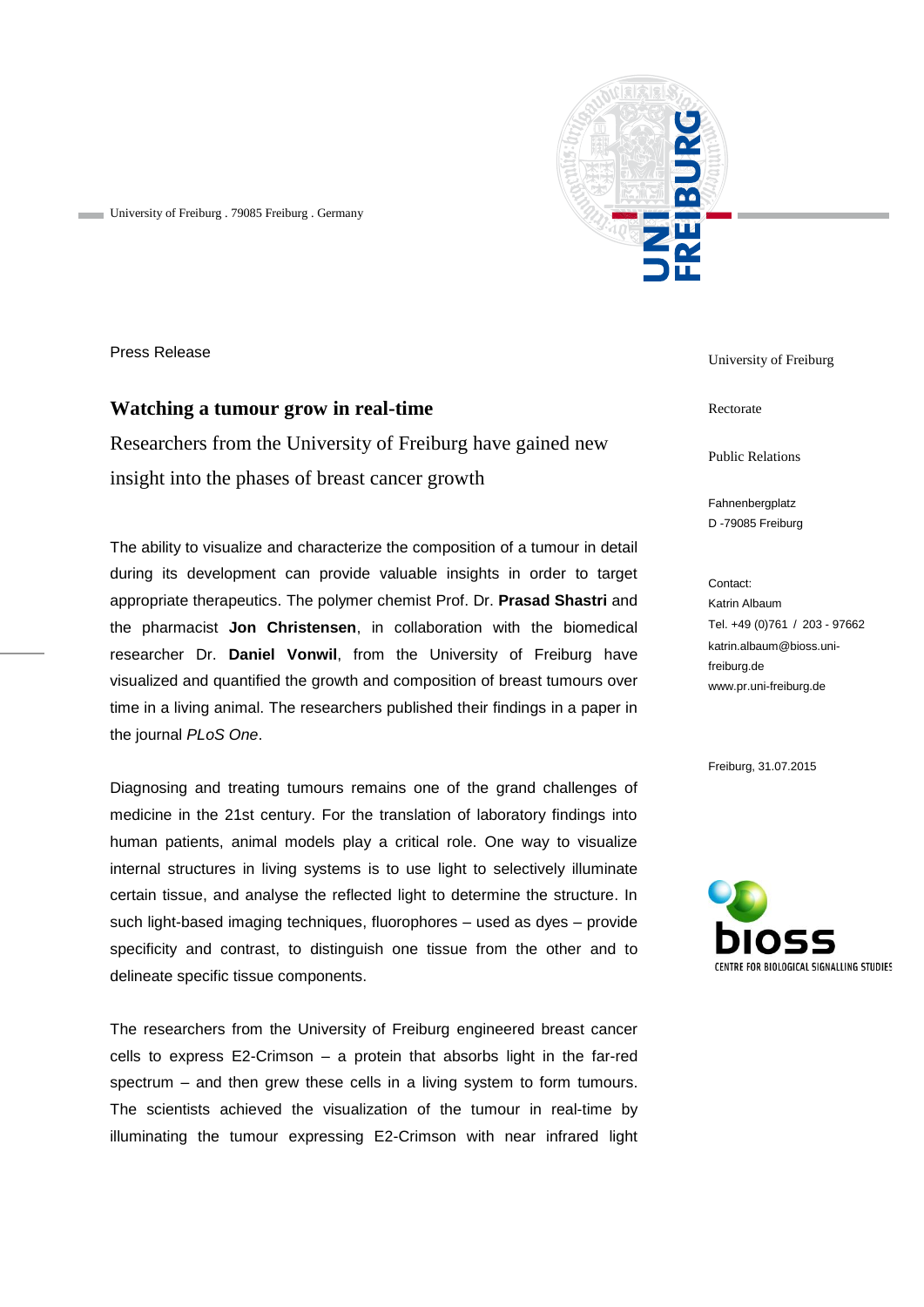followed by reconstruction of the tumour image using fluorescence molecular 2 tomography. This enabled them to make two important findings: During the first four weeks of tumour development, the tumour volume increased not due to the increase in the tumour cells but due to the support matrix they were synthesizing. After four weeks, however, the tumour underwent a dramatic increase in the number of tumour cells. These new findings and the ability to provide visual and quantitative information on phases of tumour growth is important for selection of treatments and delivery of cancer drugs in the future.

Prasad Shastri is the Director of the Institute of Macromolecular Chemistry and core member of the cluster of excellence BIOSS Centre for Biological Signalling Studies of the University of Freiburg. Jon Christensen is a graduate student at BIOSS Centre for Biological Signalling Studies and a member of Shastris working group at the Institute of Macromolecular Chemistry. Daniel Vonwil is a postdoc in this working group.

## **Original Publication:**

Jon Christensen, Daniel Vonwil, and V. Prasad Shastri. "Non-Invasive In Vivo Imaging and Quantification of Tumor Growth and Metastasis in Rats Using Cells Expressing Far-Red Fluorescence Protein". In: PLOS ONE 2015. doi:10.1371/journal.pone.0132725

## **Caption:**

E2-Crimson expressing tumour cells (gray/white structures) in the organs of a rat after six weeks of tumour development. Picture by: Working Group Shastri

## **Contact:**

Prof. Dr. V. Prasad Shastri Institute for Macromolecular Chemistry University of Freiburg Phone: +49 (0)761 / 203 - 6271 E-Mail: [prasad.shastri@bioss.uni-freiburg.de](mailto:prasad.shastri@bioss.uni-freiburg.de)

The University of Freiburg achieves top positions in all university rankings. Its research, teaching, and continuing education have received prestigious awards in nationwide competitions. Over 24,000 students from 100 nations are enrolled in 188 degree programs. Around 5,000 teachers and administrative employees put in their effort every day – and experience that family friendliness, equal opportunity, and environmental protection are more than just empty phrases here.